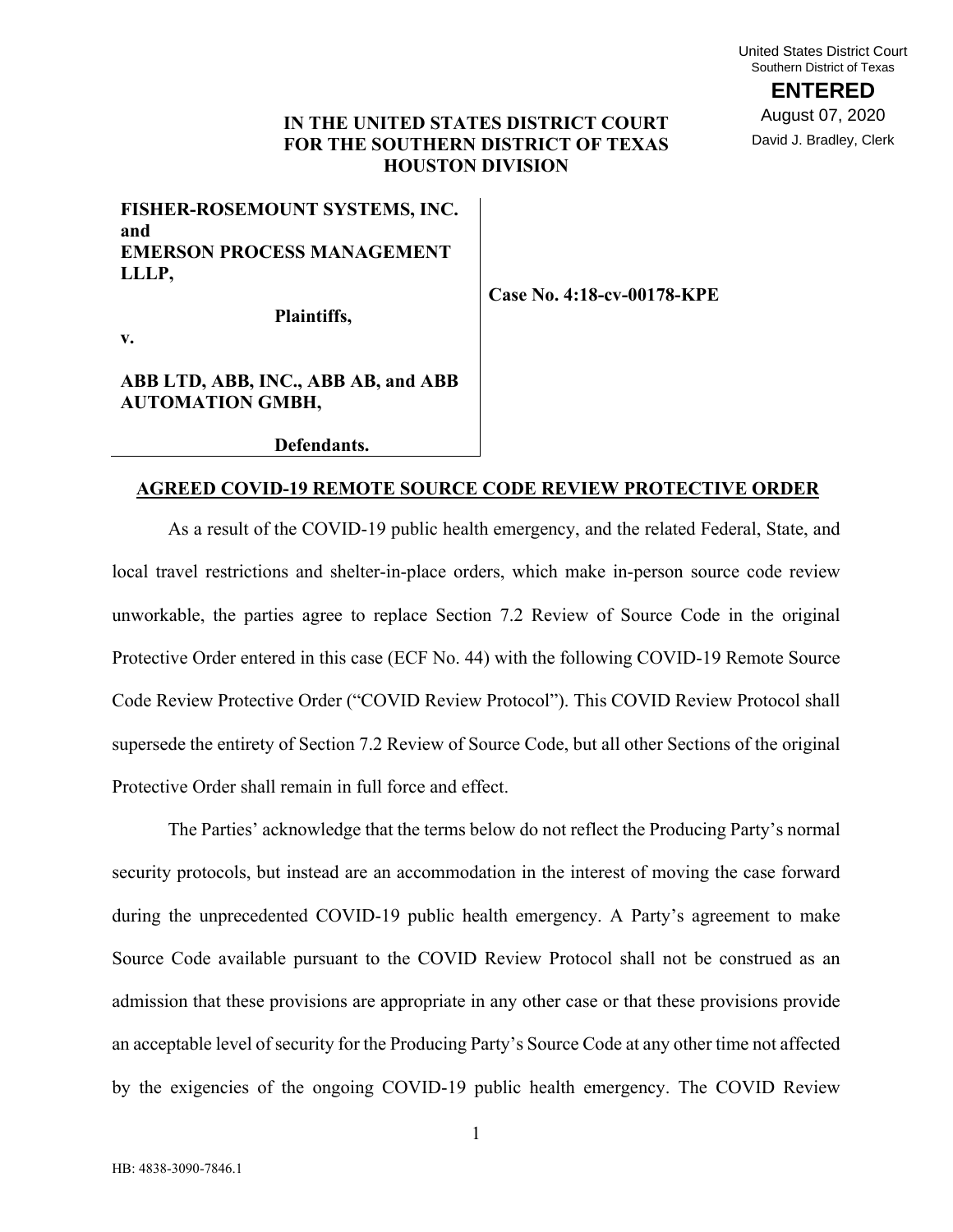Protocol may not be cited as an appropriate practice in this or any other case after Federal, State, and local travel restrictions, personal health safety concerns related to COVID, and shelter-inplace orders no longer exist.

NOW THEREFORE, the Parties hereby stipulate, and the Court may enter this COVID-19 Remote Source Code Review Protective Order, that:

1. Source Code shall be loaded to a securely hosted virtual machine (the "Source Code Virtual Machine") with remote access through a secure Virtual Network Computing or Software Defined Perimeter Network (the "Network"), which shall be maintained by the Producing Party or its outside counsel.

2. The Producing Party shall, at its election, either:

(a) set up a Network Server with a publicly-facing API and set up the required User Name and Password credentials for the Receiving Party to access the Source Code Virtual Machine through the Network Server and provide download information for installation of a Network Client on a personal computer system to be used for the Receiving Party's review of the source code; or

(b) provide the Receiving Party's designated Source Code review expert(s) ("Authorized Reviewer(s)") a Source Code Review Laptop wherein the only functionality on said Source Code Review Laptop(s) is to access the Source Code Virtual Machine through the Network Server. The Source Code Review Laptop(s) shall not be accessed by anyone other than the Authorized Reviewer, shall have USB and other peripherals disabled, and the Network Server shall not be accessed with any device other than the Source Code Review Laptop(s).

3. The Source Code Virtual Machine shall be set up using a hosting method of the Producing Party's choosing, in a secure hosting service such as Microsoft Azure or the like.

4. The Source Code Virtual Machine shall be a Windows-based operating system.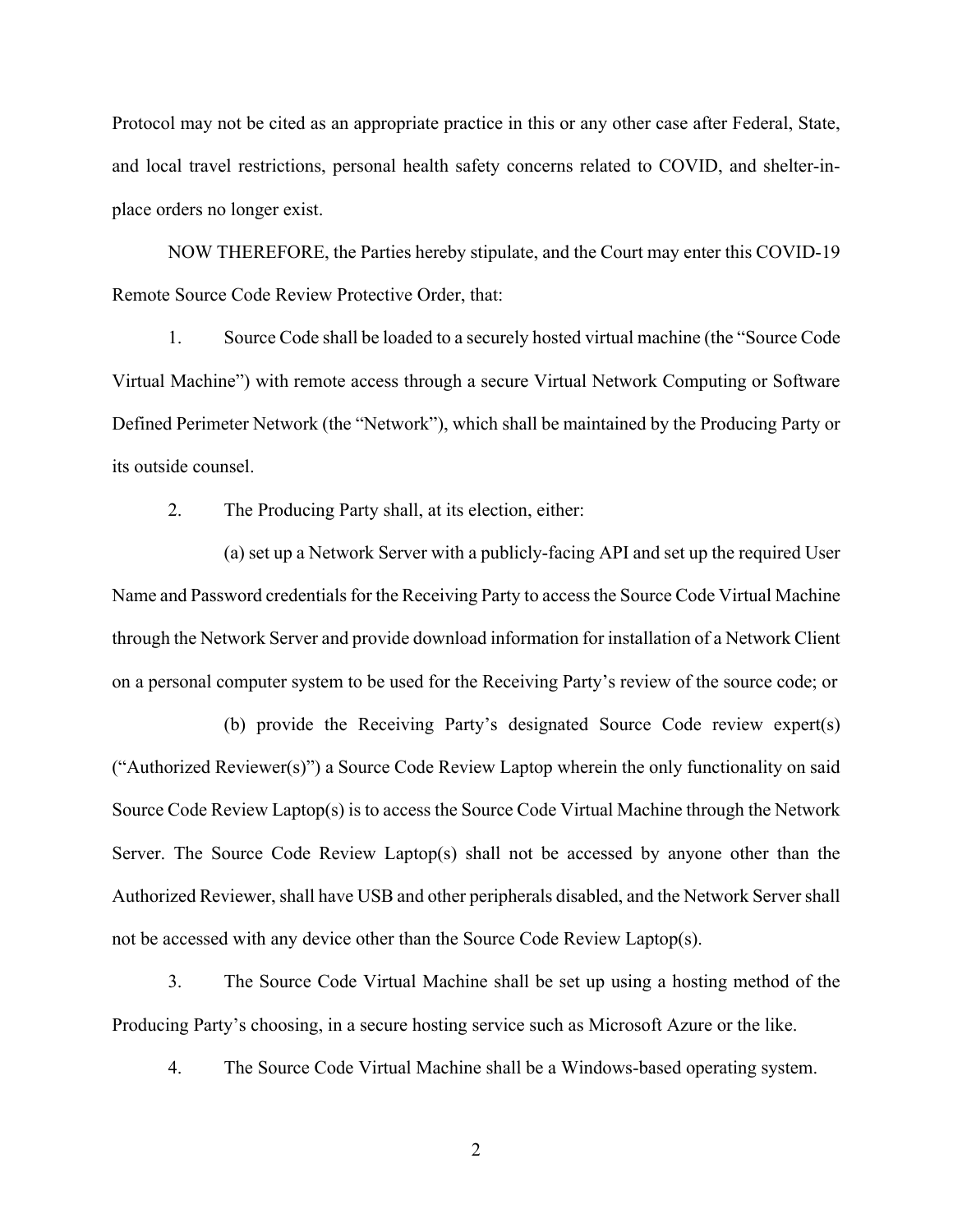5. If technically feasible, and upon request, up to two Network sessions will be allowed at the same time.

6. The Source Code Virtual Machine shall be password protected and only accessible through the secure Network. The Source Code Virtual Machine will not allow data to be transmitted through any peripheral device connections of the local environment.

7. The use or possession of any electronic input/output device (*e.g.*, USB memory stick, mobile phone, tablet, personal digital assistants (PDAs), Blackberries, Dictaphones, voice recorders, external or portable telephone jack, camera or any camera-enabled device, CD, floppy disk, portable hard drive, laptop, or any device that can access the Internet or any other network or external system, etc.) is strictly prohibited while accessing Source Code on the Source Code Virtual Machine via the Network Server and Network Client.

8. The Producing Party may take appropriate measures through modification of software on the Source Code Virtual Machine to prevent the use of such electronic input/output devices in conjunction with the Source Code Virtual Machine and to prevent copying, duplicating, pasting, printing or any other duplication of the source code.

9. The Producing Party may log all connections to the Source Code Virtual Machine. The Producing Party may also terminate the secure connection to the Source Code Virtual Machine after 30 minutes of inactivity.

10. The Authorized Reviewer shall, upon the Producing Party's request, provide the Producing Party with details regarding the physical location where the Source Code review will occur. The Authorized Reviewer shall not access the Source Code in public or when any other person is present in the same room.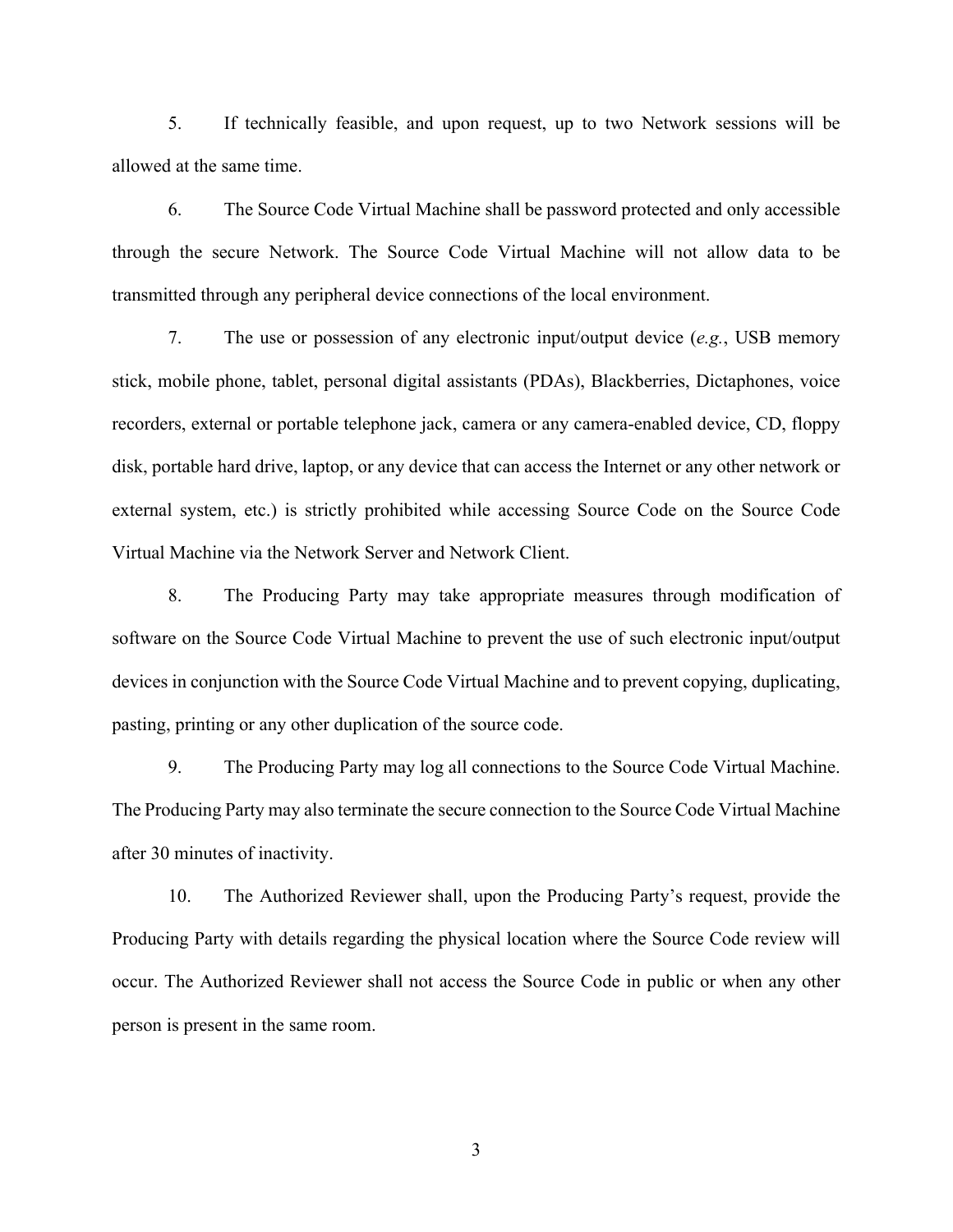11. The Producing Party may remotely monitor any individuals from the Authorized Reviewer accessing the Source Code Virtual Machine during their review through a camera associated with the local environment being used to access the Virtual Machine. The Authorized Reviewer who intends to review the Source Code shall provide, via an agreed email distribution list, at least two hours prior notice to the Producing Party that they are beginning a review session at a specific time. For purposes of monitoring, the Authorized Review shall only access the Source Code during normal business hours, Monday through Friday between 9AM EST and 5PM PST.

12. The Receiving Party shall provide to the Producing Party a list of any individuals who access Source Code via the Source Code Virtual Machine and the date and approximate time(s) of such review.

13. The Producing Party is under no obligation to produce compilable Source Code and the Receiving Party shall not attempt to compile any produced Source Code.

14. The Producing Party shall install tools on the Source Code Virtual Machine that are sufficient for viewing and searching Source Code produced, if such tools exist and are presently used in the ordinary course of the Producing Party's business.

15. The Receiving Party, at its own expense, may request that the Producing Party install software tools on the Source Code Virtual Machine to review and search the Producing Party's Source Code, provided that such software tools are reasonably necessary for the Receiving Party to perform its review of the Source Code and are consistent with all of the protections provided herein.

16. Requests for software tools must be made at least five (5) days in advance of the date upon which the Producing Party provides access to the Source Code Virtual Machine. Timely requests for the installation of such software tools will not be unreasonably denied so long as the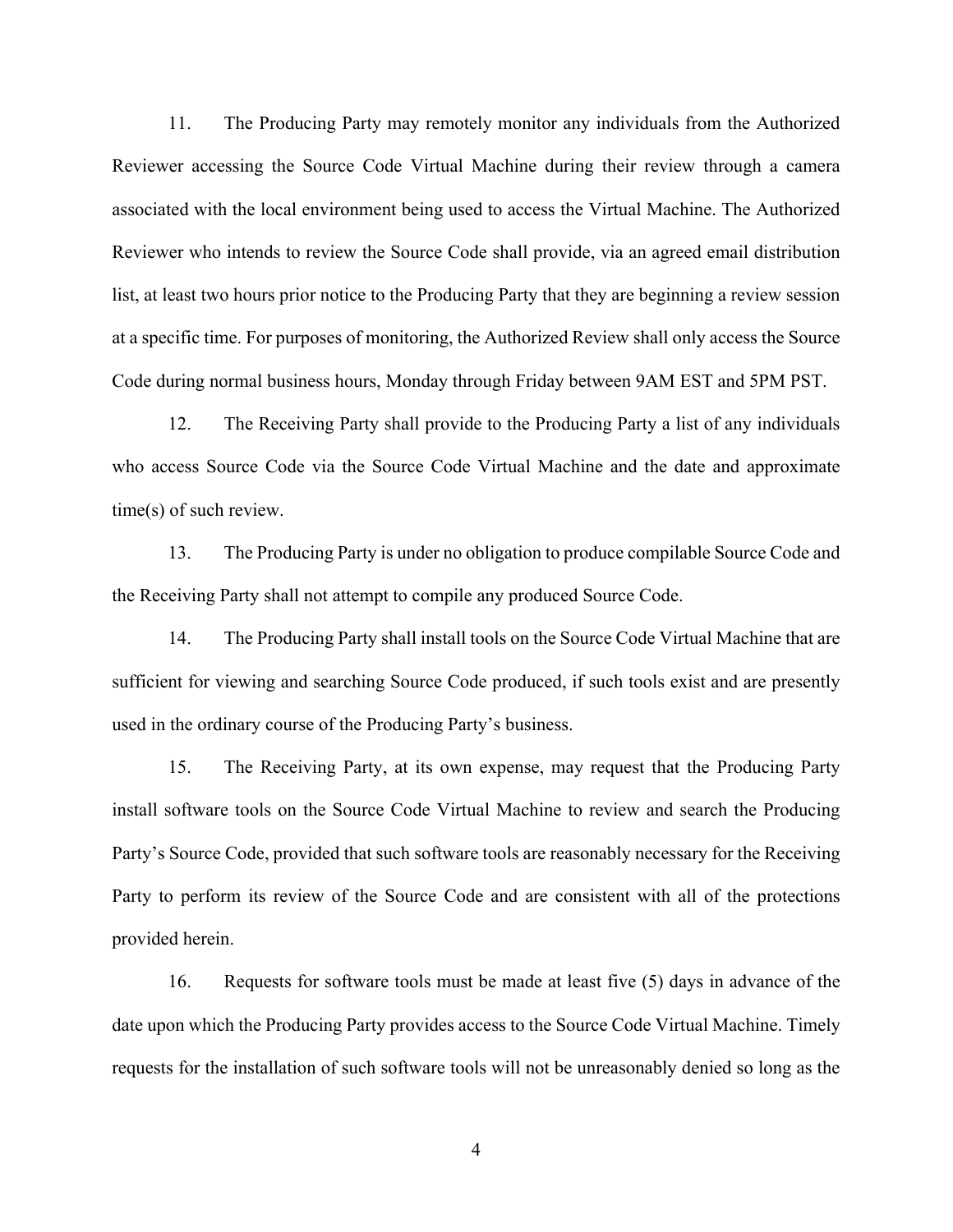requested software tool is compatible with the operating system, and other software necessary to make the Source Code available for inspection. The Receiving Party must provide the Producing Party with a licensed copy of the relevant software, whether using a CD, DVD, or in the case of software accessible over the internet, relevant keys or information to legally access reasonably in advance of any scheduled Source Code Review.

17. At the conclusion of Source Code review, any Authorized Reviewer in possession of a Source Code Review Laptop(s) under the terms of this Addendum shall return such computer to the Producing Party.

18. To the extent portions of Source Code Material are quoted in a Source Code Document, either (a) the entire Source Code Document will be stamped and treated as HIGHLY CONFIDENTIAL – ATTORNEYS' EYES ONLY SOURCE CODE or (b) those pages containing quoted Source Code Material will be separately stamped and treated as HIGHLY CONFIDENTIAL-ATTORNEYS' EYES ONLY SOURCE CODE.

19. The Receiving Party may request paper copies ("Source Code Printouts") of limited portions of the Source Code, not to exceed a continuous block of more than 50 pages or more than 500 pages total. The Receiving Party may request to increase either or both limits, if needed. The printing of directory paths or structures and file names shall not count toward the consecutive or aggregate page count. To ensure the proper pages requested by the Receiving Party are printed, the Producing Party shall provide the ability for the Receiving Party to save relevant files for printing as PDFs (preserving the line numbers and formatting using a program such as Notepad++) to a folder located on the Source Code Virtual Machine.

20. At the conclusion of any Source Code Review, the Receiving Party shall notify the Producing Party of the existence of Source Code Printouts that it requests to be produced.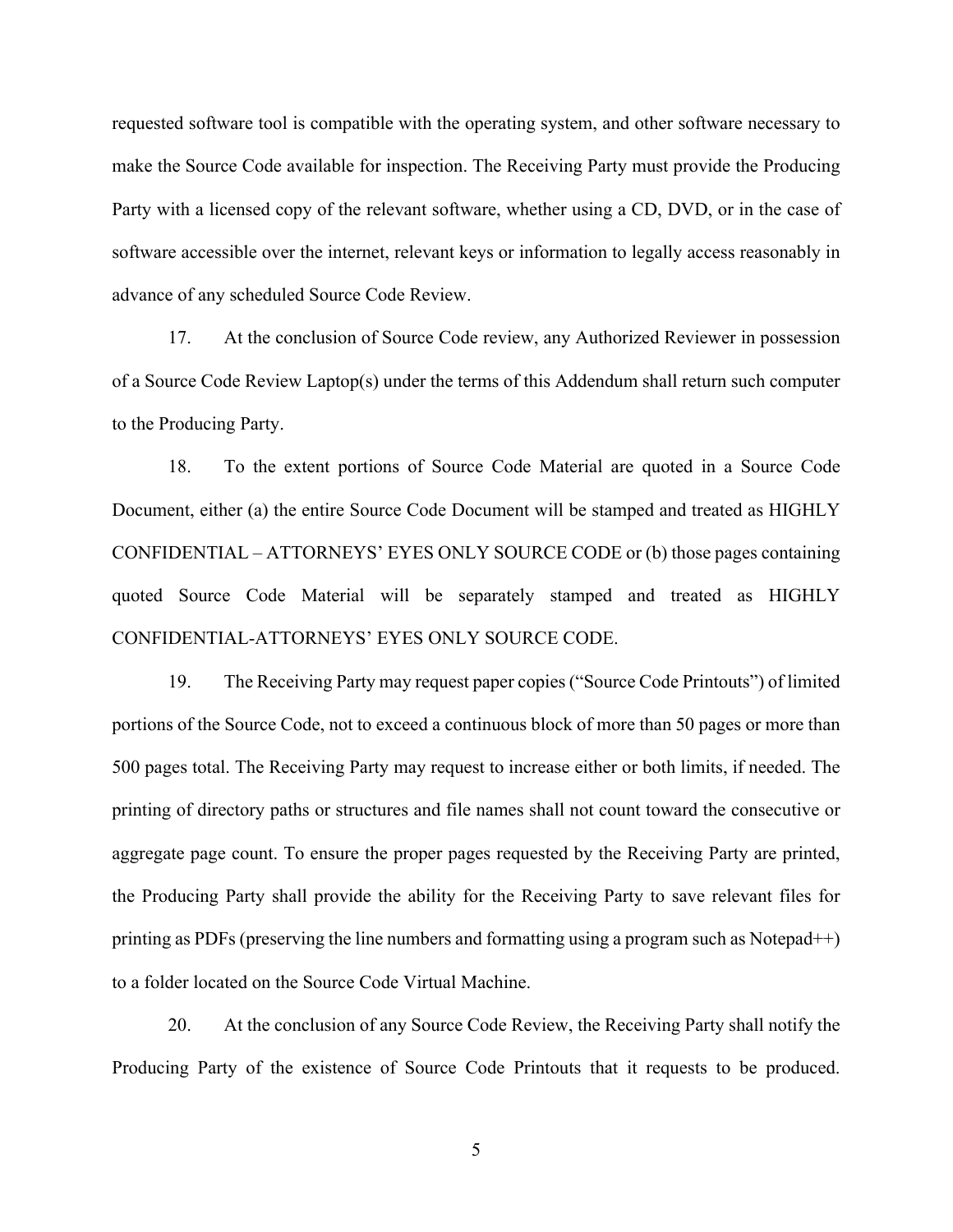#### Case 4:18-cv-00178 Document 316-1 Filed on 08/04/20 in TXSD Page 6 of 11

Thereafter, Source Code Printouts shall be produced in accordance with the provisions of the Protective Order. Any request for Source Code Printouts must be made within seven (7) days of the conclusion of Source Code Review.

21. The Receiving Party shall only request printing of those limited portions of the Source Code specifically necessary for a case activity (e.g., as evidence for trial or an exhibit for an expert's report). Counsel for the Producing Party will keep the originals of all printed Source Code. Producing Party will produce a Bates-numbered copy of the originals of all printed Source Code Printouts to Receiving Party within ten (10) business days of the request for printing. The Parties will cooperate in good faith if a different timeframe for production is required. The Producing Party shall print every page of Source Code in 12-point font and with information necessary to later identify that Source Code, such as, but not limited to, a header or footer, that identifies the file name and directory path.

22. The Receiving Party shall make no more than three (3) paper copies of the Source Code Printouts and shall only transmit the Source Code Printouts via a secure transport carrier. Source Code Printouts shall not be copied or transferred to any electronic media.

23. Receiving Party's Outside Counsel shall keep log(s) recording the identity of each individual to whom each hard copy of each Producing Party's Source Code is provided and when it was provided to that person in the first instance. Within thirty (30) days after the issuance of a final, non-appealable decision resolving all issues in this action, the Receiving Party must serve the log(s) upon the Producing Party together with all three (3) complete copies of the Source Code Printouts and must confirm in writing that all materials marked "HIGHLY CONFIDENTIAL-ATTORNEYS' EYES ONLY SOURCE CODE" have been destroyed.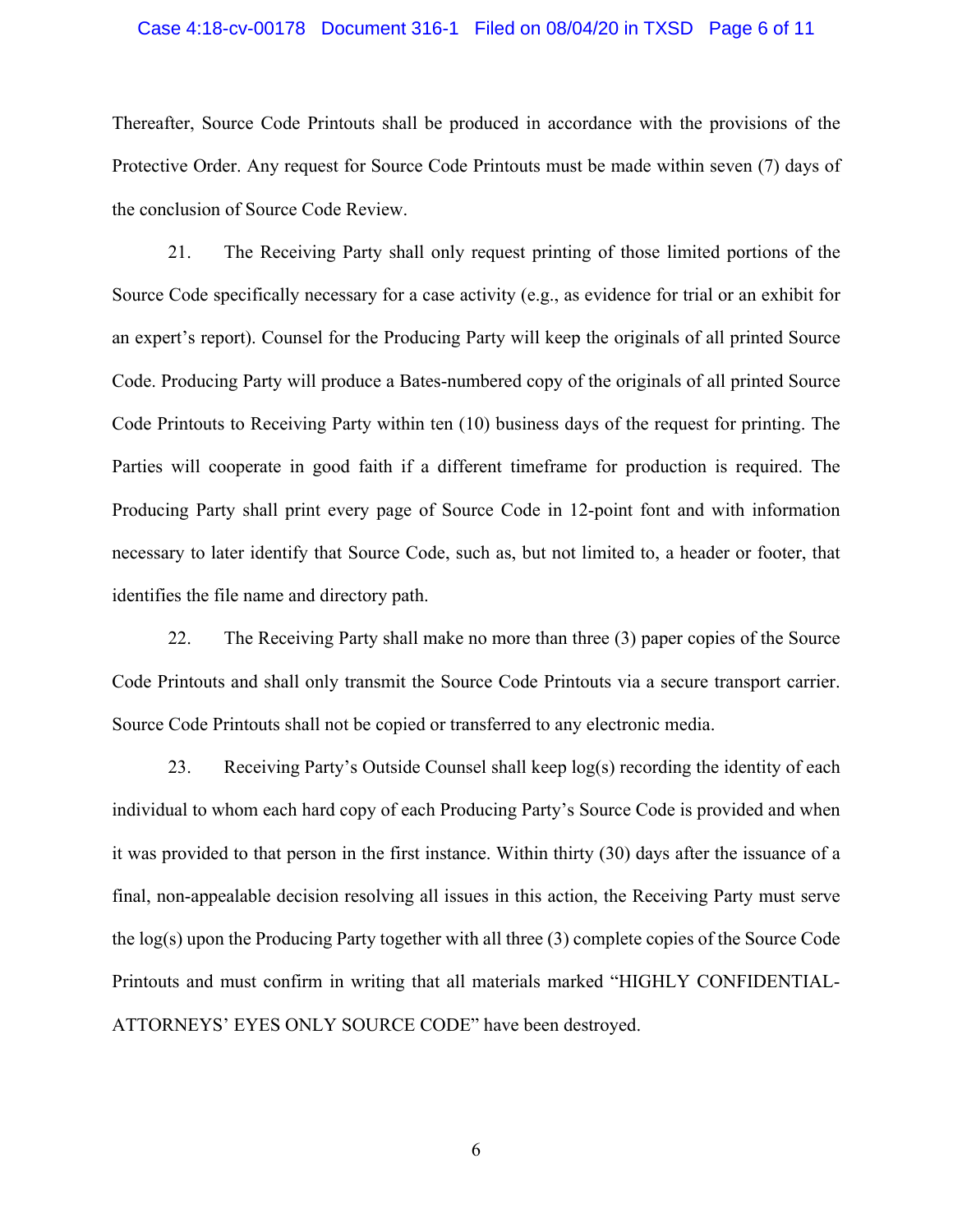24. A Receiving Party may include excerpts of Source Code from the Source Code Printouts in a pleading, expert report, discovery document, deposition transcript, other Court document ("Source Code Documents") provided that the Source Code Documents include excerpts of no more than 25 consecutive lines of Source Code, are appropriately marked under this Order, restricted to those who are entitled to have access to them as specified herein and in the Protective Order (ECF No. 44), and, if filed with the Court, are filed under seal in accordance with the Court's rules, procedures and orders. The Receiving Party may request to include an excerpt of more than 25 consecutive lines of Source Code in Source Code Documents, if needed. Source Code shall not be disclosed to mock jurors. Prior to trial, the Parties will meet and confer to determine how Source Code will be handled at trial and will set forth an agreed Trial Source Code Protocol in the Pretrial Order, if needed. Nothing in this Paragraph shall limit the number of lines that a Source Code Reviewer may capture in Source Code Printouts.

25. The Receiving Party shall ensure that such Outside Counsel and Outside Consultants keep Source Code Printouts in a secured locked area in the offices of such Outside Counsel or Outside Consultants. A person authorized to receive Source Code Printouts for the Receiving Party may also temporarily keep the Source Code Printouts at: (i) the Court for any proceedings(s) relating to the Source Code, for the dates associated with the proceeding(s); (ii) the sites where any deposition(s) relating to the Source Code are taken, for the dates associated with the deposition(s); and (iii) any intermediate location reasonably necessary to transport the Source Code Printouts (e.g., a hotel prior to a Court proceeding or deposition). Source Code Printouts shall not be given to Court Reporters.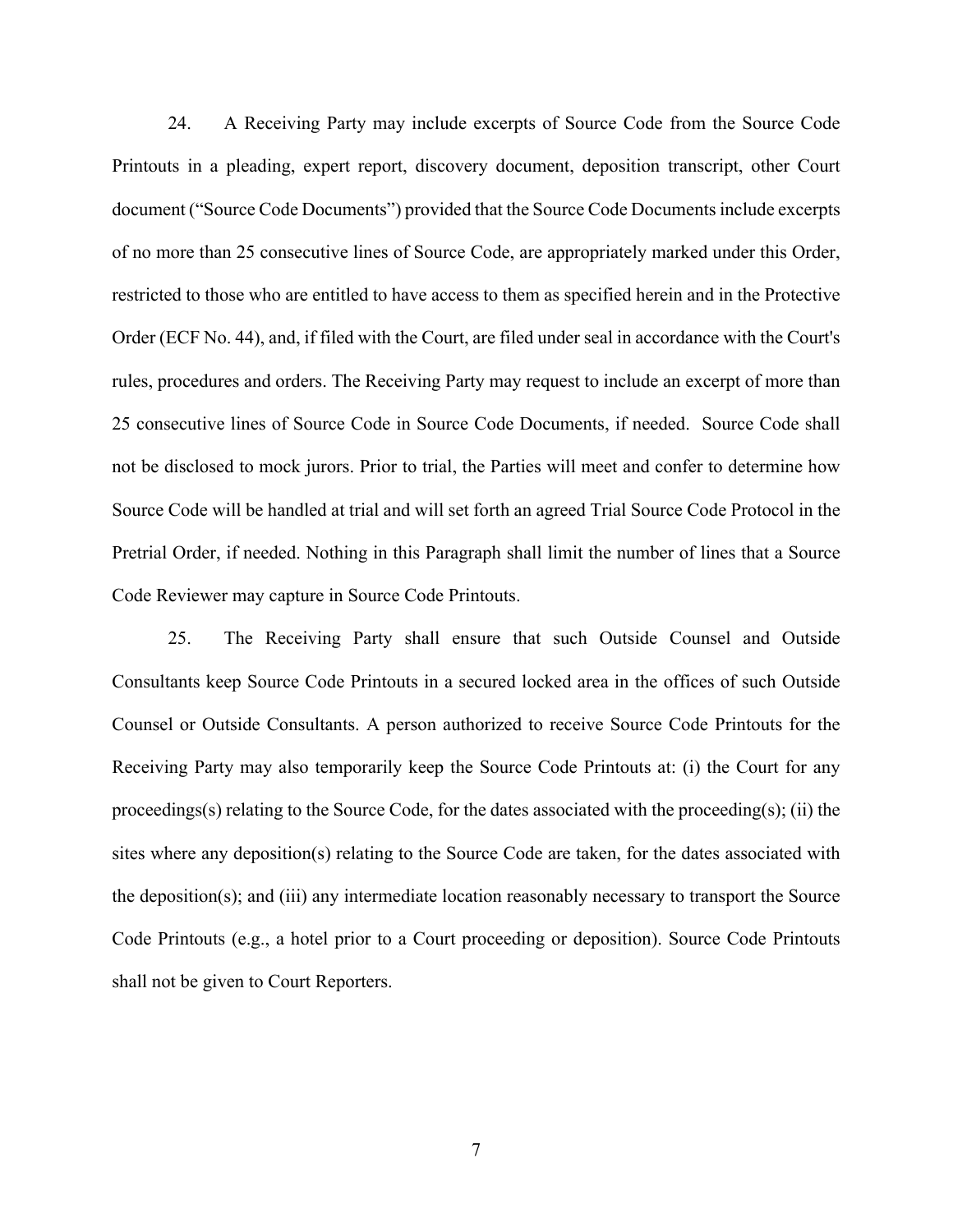### **PORTER HEDGES LLP**

*/s/ Miranda Y. Jones\_\_\_\_\_\_*  Eric D. Wade State Bar No. 00794802 Southern District of Texas No. 69591 Attorney-in-Charge ewade@porterhedges.com Miranda Y. Jones State Bar No. 24065519 Federal ID No. 1147635 mirandajones@porterhedges.com Erin C. Villasenor State Bar No. 24072407 Federal ID No. 1114483 evillasenor@porterhedges.com 1000 Main Street, 36th Floor Houston, TX 77002 713.226.6655 Telephone 713.226.6255 Facsimile

## *Attorneys for Defendants ABB LTD, ABB AB AND ABB AUTOMATION GMBH*

### */s/ Nicholas Michael Mathews\_*

Paul B. Hunt Joshua Paul Larsen Leah Lewis Seigel Jeff M. Barron BARNES & THORNBURG LLP 11 S. Meridian Street Indianapolis, IN 46204 phunt@btlaw.com joshua.larsen@btlaw.com leah.seigel@btlaw.com jeff.barron@btlaw.com

Mark A. Hagedorn BARNES & THORNBURG LLP One North Wacker Drive, Suite 4400 Chicago, IL 60606 mhagedorn@btlaw.com

Jeffrey A. Andrews YETTER COLEMAN LLP